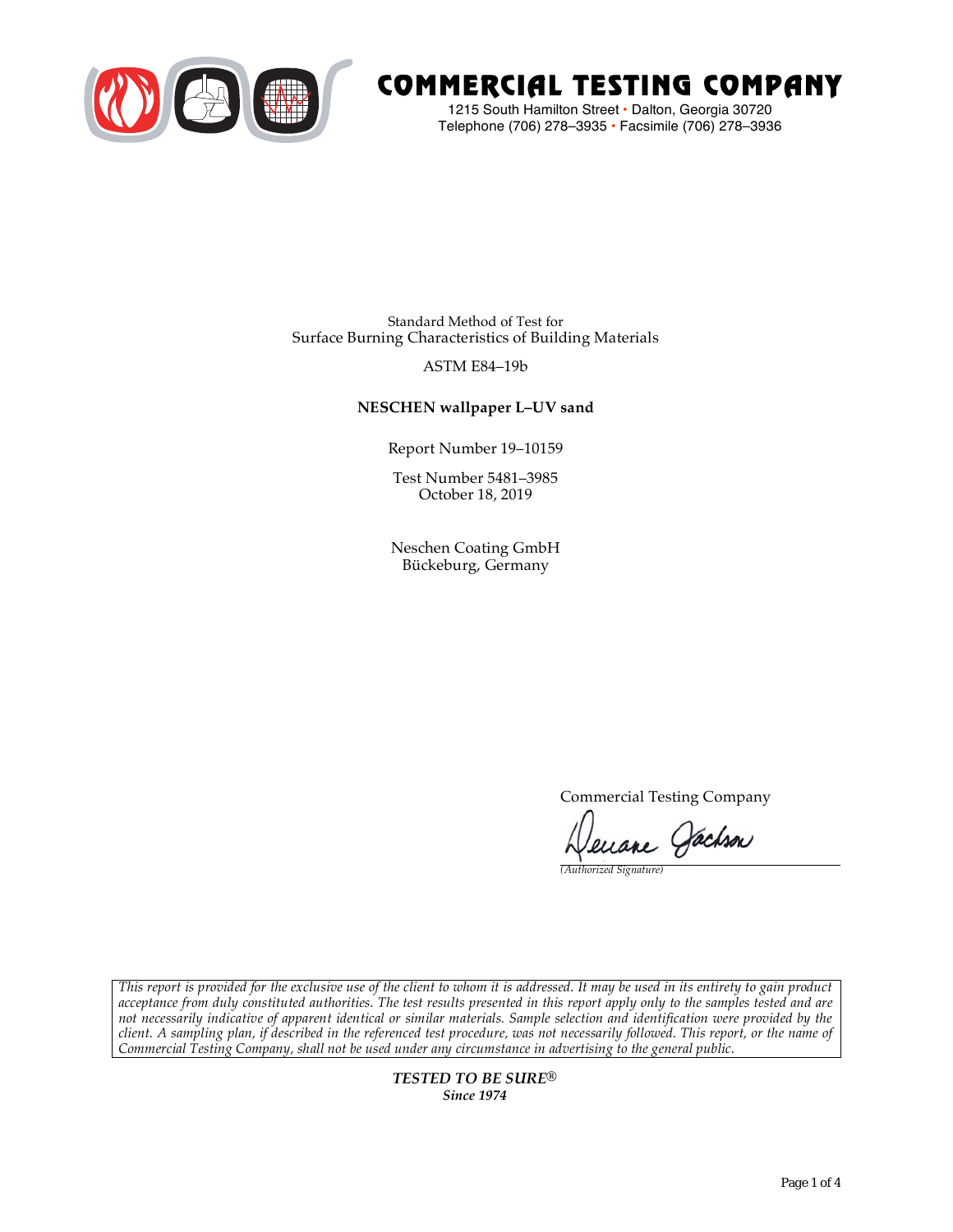#### **INTRODUCTION**

This report is a presentation of results of a surface flammability test on a material submitted by Neschen Coating GmbH, Bückeburg, Germany.

The test was conducted in accordance with the ASTM International fire-test-response standard E84–19b, *Surface Burning Characteristics of Building Materials*, sometimes referred to as the Steiner tunnel test. ASTM E84 is an American National Standard (ANSI) and has been approved for use by agencies of the Department of Defense. The ASTM E84 test method is the technical equivalent of UL No. 723. The test is applicable to exposed interior surfaces such as walls and ceilings. The test is conducted with the specimen in the ceiling position with the surface to be evaluated face down toward the ignition source. Thus, specimens shall either be self-supporting by its own structural quality, held in place by added supports along the test surface, or secured from the back side.

This standard is used to measure and describe the response of materials, products, or assemblies to heat and flame under controlled conditions, but does not by itself incorporate all factors required for firehazard or fire-risk assessment of the materials, products, or assemblies under actual fire conditions.

#### **PURPOSE**

The purpose of the test is to provide only the comparative measurements of surface flame spread and smoke development of materials with that of select grade red oak and fiber–reinforced cement board, Grade II, under specific fire exposure conditions with the smoke area of heptane used to establish the smoke-developed index. The test exposes a nominal 24-foot long by 20-inch wide test specimen to a controlled air flow and flaming fire adjusted to spread the flame along the entire length of a red oak specimen in  $5\frac{1}{2}$  minutes. During the 10-minute test duration, flame spread over the specimen surface are measured and recorded. Test results are calculated relative to red oak, which has an arbitrary rating of 100, and fiber–reinforced cement board, Grade II, which has a rating of 0. The 100 smoke-developed index is calculated using the smoke area of heptane.

The test results are expressed as Flame Spread Index and Smoke-Developed Index. The Flame Spread Index is defined in ASTM E176 as "a number or classification indicating a comparative measure derived from observations made during the progress of the boundary of a zone of flame under defined test conditions." The Smoke-Developed Index, a term specific to ASTM E84, is defined as "a number or classification indicating a comparative measure derived from smoke obscuration data collected during the test for surface burning characteristics." There is not necessarily a relationship between the two measurements.

The method does not provide for measurement of heat transmission through the surface tested, the effect of aggravated flame spread behavior of an assembly resulting from the proximity of combustible walls and ceilings, or classifying a material as noncombustible solely by means of a Flame Spread Index.

The zero reference and other parameters critical to furnace operation are verified on the day of the test by conducting a 10–minute test using 1/4–inch fiber–reinforced cement board, Grade II. Periodic tests using NOFMA certified 23/32–inch select grade red oak flooring provide data for the 100 flame spread reference with heptane providing data for calculating the 100 smoke-developed index. These procedures are more fully described in Section 7of the E84 Standard.

#### **TEST SAMPLE**

The test sample, selected by the client, was identified as **NESCHEN wallpaper L–UV sand**, PVC free polymer coated non–woven with a total weight of 5.6 ounces per square yard. Three test panels, each measuring two feet wide by eight feet in length, were prepared by adhering the material to  $5/8$ -inch thick Type X gypsum board complying with ASTM Specification C1396 using Gardner-Gibson Dynamite 111 Heavy Duty Wallcovering Adhesive. The adhesive was applied to the smooth side of the gypsum wallboard, the material placed into the adhesive, and smoothed with a segmented roller. This method of sample preparation is described in ASTM E2404-15a, Standard Practice for *Specimen Preparation and Mounting of Textile, Paper or Polymeric (Including Vinyl) and Wood Wall or Ceiling Coverings, Facings and*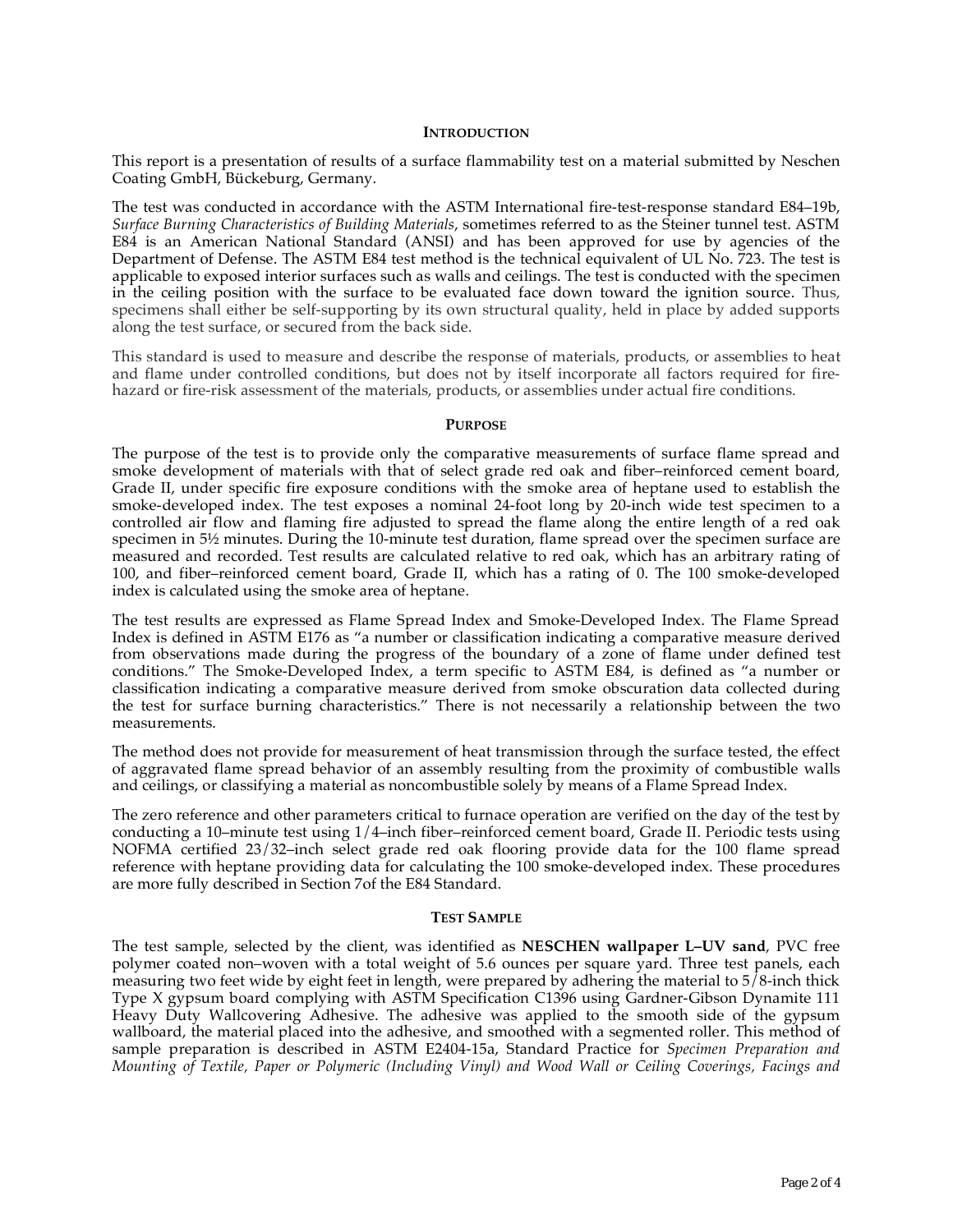*Veneers, to Assess Surface Burning Characteristics*, Section 8.3, Wall or Ceiling Coverings Intended to be Applied over Gypsum Board. After dead-stacking overnight, the prepared panels were transferred to storage racks and conditioned to equilibrium in an atmosphere with the temperature maintained at 71  $\pm$  $2^{\circ}F$  and the relative humidity at 50  $\pm$  5 percent. For testing, the panels were placed end-to-end on the ledges of the tunnel furnace and the test conducted with no auxiliary support mechanism.

#### **TEST RESULTS**

The test results, calculated on the basis of observed flame propagation and the integrated area under the recorded smoke density curve, are presented below. The Flame Spread Index obtained in E84 is rounded to the nearest number divisible by five. Smoke-Developed Indices are rounded to the nearest number divisible by five unless the Index is greater than 200. In that case, the Smoke-Developed Index is rounded to the nearest 50 points. The rounding procedures are more fully described in Sections 9.1, 9.2, and X3 of the E84 Standard. The flame spread and smoke development data are presented graphically at the end of this report.

| <b>Test Specimen</b>                    | Flame Spread Index | Smoke-Developed Index |
|-----------------------------------------|--------------------|-----------------------|
| Fiber-Reinforced Cement Board, Grade II |                    |                       |
| Red Oak Flooring                        | 100                |                       |
| Heptane, (HPLC) Grade                   |                    | 100                   |
| NESCHEN wallpaper L-UV sand             |                    |                       |

#### **OBSERVATIONS**

Specimen ignition over the burners occurred at 0.12 minute. Surface flame spread was observed to a maximum distance of 1.48 feet beyond the zero point at 2.00 minutes. The maximum temperature recorded during the test was 592°F. For information purposes, the actual (unrounded) Flame Spread and Smoke-Developed Indices were 6.8 and 3.2 respectively.

### **CLASSIFICATION**

The Flame Spread Index and Smoke-Developed Index values obtained by ASTM E84 tests are frequently used by code officials and regulatory agencies in the acceptance of interior finish materials for various applications. The most widely accepted classification system is described in the National Fire Protection Association publication NFPA 101 *Life Safety Code*, where:

| Class A | 0 – 25 Flame Spread Index             | $0 - 450$ Smoke-Developed Index |
|---------|---------------------------------------|---------------------------------|
|         | Class B $26 - 75$ Flame Spread Index  | $0 - 450$ Smoke-Developed Index |
|         | Class $C$ 76 – 200 Flame Spread Index | $0 - 450$ Smoke-Developed Index |

Class A, B, and C correspond to Type I, II, and III respectively in other codes. They do not preclude a material being otherwise classified by the authority of jurisdiction.